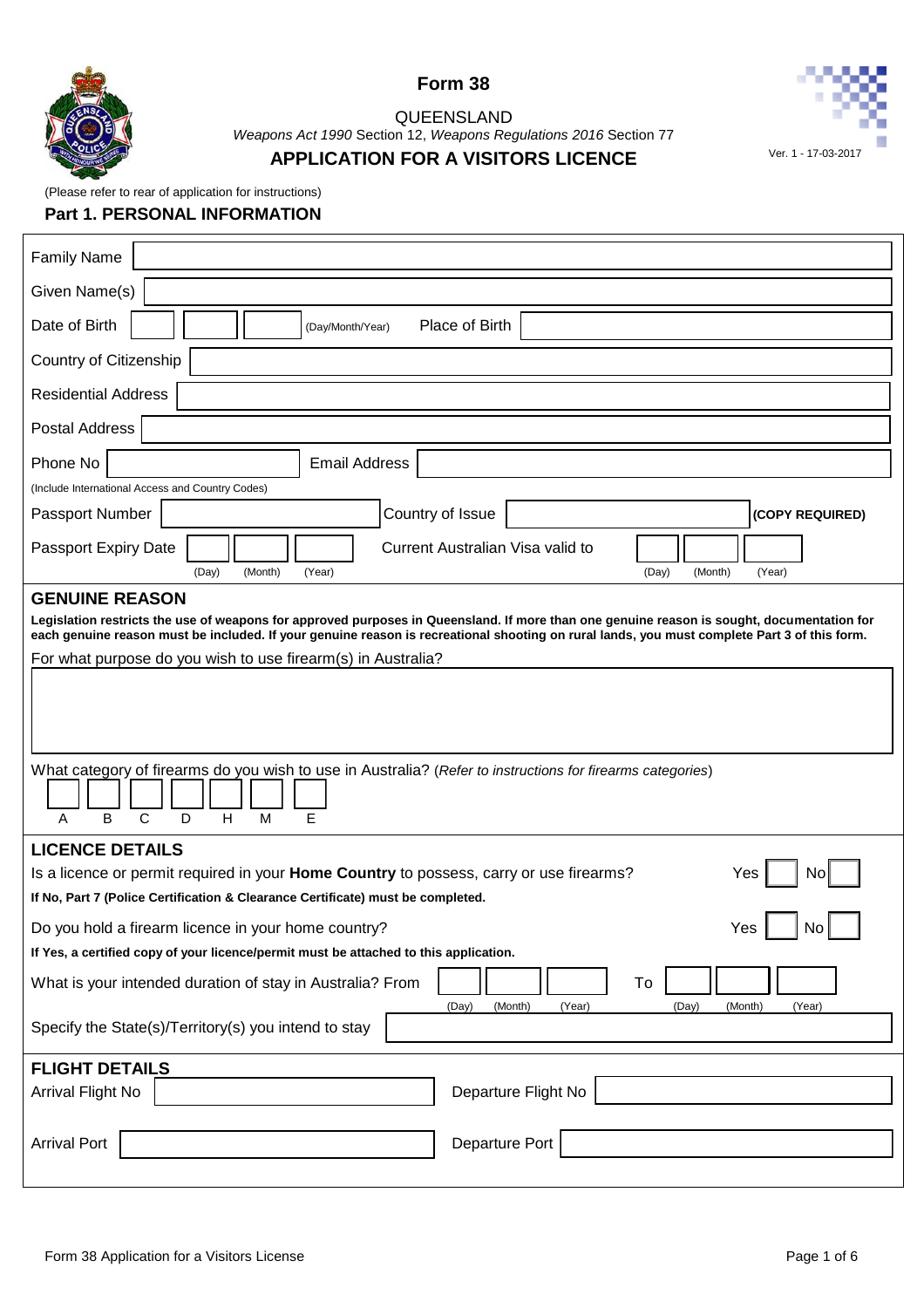| PRIMARY ADDRESS WHILST IN AUSTRALIA |
|-------------------------------------|
| <b>Property Name</b>                |
| Lot on Plan (if known)              |
| <b>Street Name</b><br>Street number |
|                                     |
| Suburb/Locality                     |
| State<br>Postcode                   |
| <b>Part 2. FIREARM DETAILS</b>      |

| Category | <b>Make</b> | Model | <b>Calibre</b> | <b>Action</b> | <b>Serial Number</b> |
|----------|-------------|-------|----------------|---------------|----------------------|
|          |             |       |                |               |                      |
|          |             |       |                |               |                      |
|          |             |       |                |               |                      |
|          |             |       |                |               |                      |
|          |             |       |                |               |                      |

| Where will the firearm(s) be stored whilst visiting and what arrangements have been made for the safe keeping of the |
|----------------------------------------------------------------------------------------------------------------------|
| firearm(s) to prevent loss or theft?                                                                                 |

|  |  | If you intend to borrow any firearm(s) whilst in Australia, please state from whom you will be borrowing the firearm. |  |
|--|--|-----------------------------------------------------------------------------------------------------------------------|--|
|  |  |                                                                                                                       |  |

| Family Name         | Licence Number (if known) |
|---------------------|---------------------------|
| Given Name(s)       |                           |
| Residential Address |                           |
|                     |                           |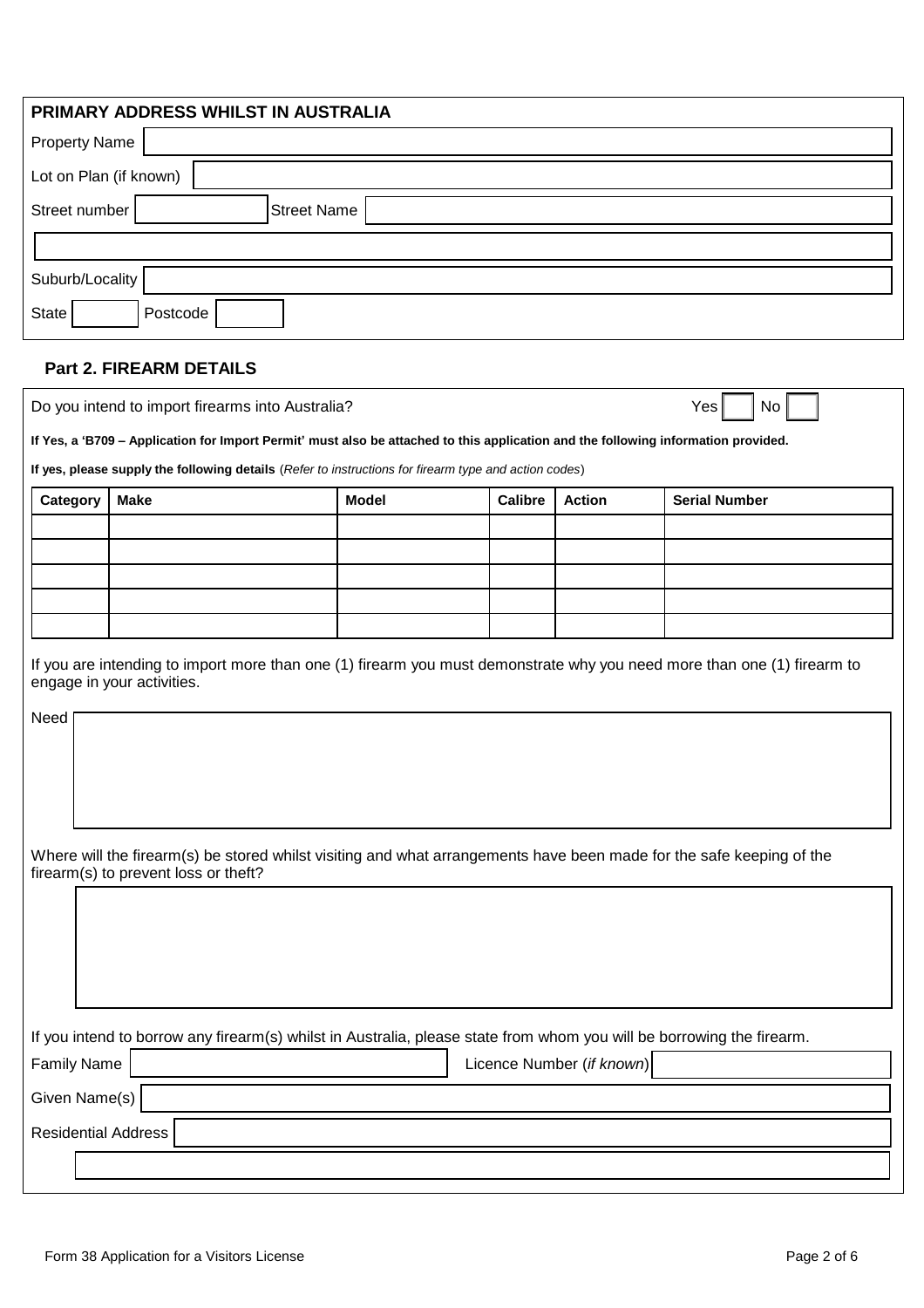Do you intend to import firearm parts, accessories or ammunition into Australia? Yes No

**If Yes, a 'B709 – Application for Import Permit' must also be attached to this application and the following information provided. If you intend to import powder and cartridges (ammunition) you must also complete the Explosives Act declaration in Part 5 of this form.**

| Quantity | Parts / Accessories / Ammunition Description |
|----------|----------------------------------------------|
|          |                                              |
|          |                                              |
|          |                                              |
|          |                                              |
|          |                                              |

# **Part 3. PROPERTY DETAILS**

| Complete this section if you intend to enter Australia for recreational shooting on rural lands (hunting) in Queensland.                                                                                                                                                                             |
|------------------------------------------------------------------------------------------------------------------------------------------------------------------------------------------------------------------------------------------------------------------------------------------------------|
| If you wish to shoot on private property you must attach a letter from the property owner or occupier giving permission to<br>discharge a firearm on that property. This letter must include the property owner's full name and address and the applicant's<br>full name, address and date of birth. |
| Full name of property owner                                                                                                                                                                                                                                                                          |
| <b>Property Name</b>                                                                                                                                                                                                                                                                                 |
| Lot on Plan (if known)                                                                                                                                                                                                                                                                               |
| Street number<br><b>Street Name</b>                                                                                                                                                                                                                                                                  |
|                                                                                                                                                                                                                                                                                                      |
| Town/Locality                                                                                                                                                                                                                                                                                        |
| State QLD<br>Postcode                                                                                                                                                                                                                                                                                |
| Hectare<br>(select one)<br>Property size<br>Acre                                                                                                                                                                                                                                                     |
| Description of the terrain and surrounding features                                                                                                                                                                                                                                                  |
|                                                                                                                                                                                                                                                                                                      |
|                                                                                                                                                                                                                                                                                                      |
|                                                                                                                                                                                                                                                                                                      |
| Number and type of stock grazed and/or crops raised on the property                                                                                                                                                                                                                                  |
|                                                                                                                                                                                                                                                                                                      |
|                                                                                                                                                                                                                                                                                                      |
|                                                                                                                                                                                                                                                                                                      |
|                                                                                                                                                                                                                                                                                                      |
|                                                                                                                                                                                                                                                                                                      |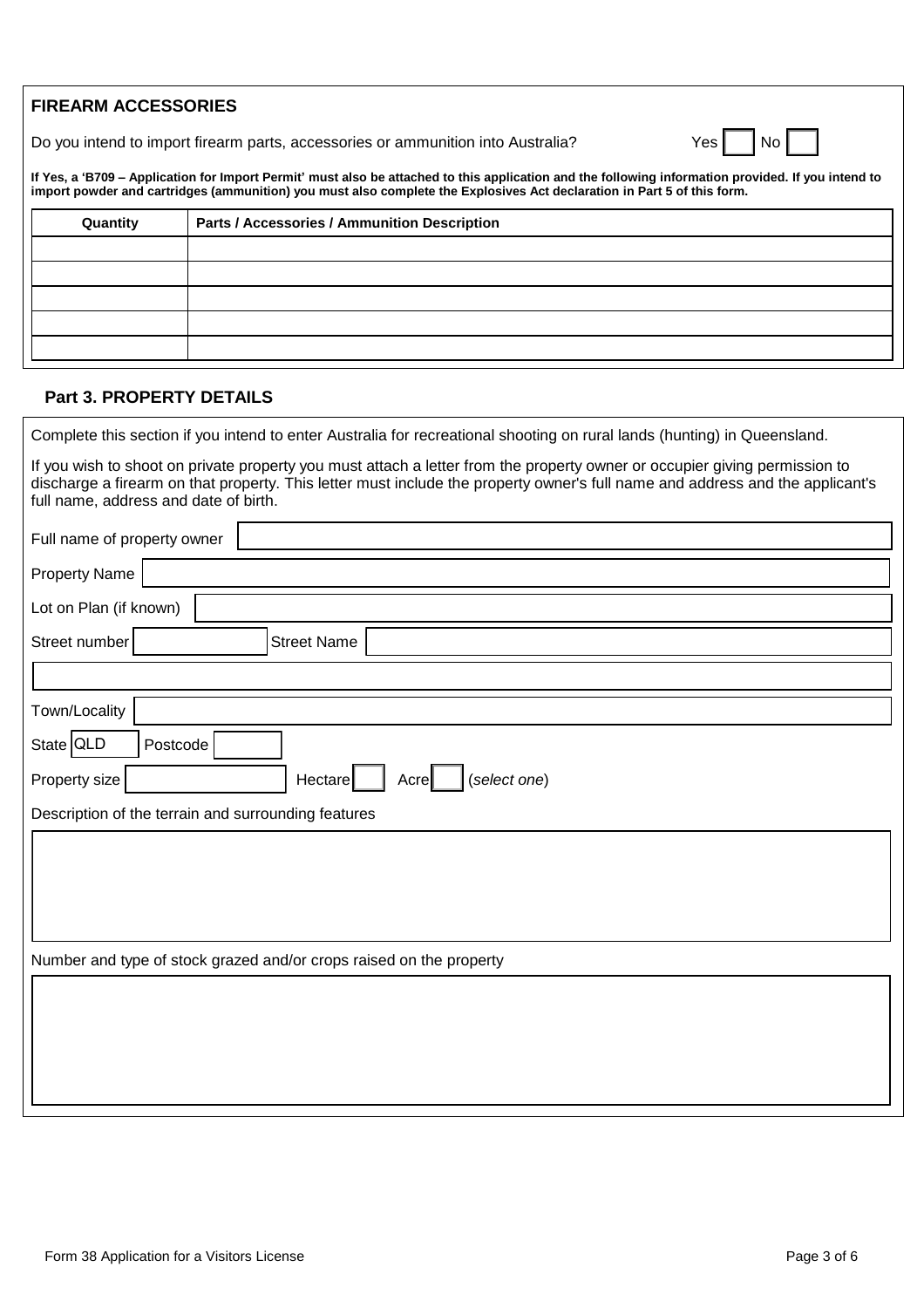# **Part 4. PREVIOUS HISTORY**

|     | (a) Have you in your home country or elsewhere EVER been the subject of a Domestic Violence Order<br>regardless of the outcome or cessation of time?                                                                                                                                          | Yes<br>No |
|-----|-----------------------------------------------------------------------------------------------------------------------------------------------------------------------------------------------------------------------------------------------------------------------------------------------|-----------|
|     | If 'Yes', please provide country and details of order and circumstances                                                                                                                                                                                                                       |           |
|     |                                                                                                                                                                                                                                                                                               |           |
|     | (b) Have you in your home country or elsewhere EVER been charged with any offence? (This includes<br>any traffic and/or criminal offence(s) that resulted in a court attendance. Please ensure you tick yes,<br>even if you were charged but not convicted or a conviction was not recorded.) | Yes<br>No |
|     | If 'Yes', please provide country and details of offence and circumstances                                                                                                                                                                                                                     |           |
|     |                                                                                                                                                                                                                                                                                               |           |
|     | (c) Have you in your home country or elsewhere EVER been the subject of a firearms<br>prohibition/exclusion order?                                                                                                                                                                            | Yes       |
|     | If 'Yes', please provide country and details of order and circumstances                                                                                                                                                                                                                       |           |
|     |                                                                                                                                                                                                                                                                                               |           |
|     | (d) Have you in your home country or elsewhere EVER been refused a licence, authority or permit for the<br>possession, carriage or use of a firearm or weapon?                                                                                                                                | Yes<br>No |
|     | If 'Yes', please provide details of the year, by whom and the reason for refusal                                                                                                                                                                                                              |           |
|     |                                                                                                                                                                                                                                                                                               |           |
|     | (e) Have you in your home country or elsewhere EVER had a licence or authority for weapon(s) that has<br>been cancelled, disqualified, suspended or revoked?                                                                                                                                  | No<br>Yes |
|     | If 'Yes', please provide details of the year, by whom and the reason for cancellation                                                                                                                                                                                                         |           |
|     |                                                                                                                                                                                                                                                                                               |           |
| (1) | Have you previously held an international Visitor Firearm Permit in Australia?                                                                                                                                                                                                                | Yes<br>No |
|     | Permit No<br>If 'Yes', please indicate where Issued                                                                                                                                                                                                                                           |           |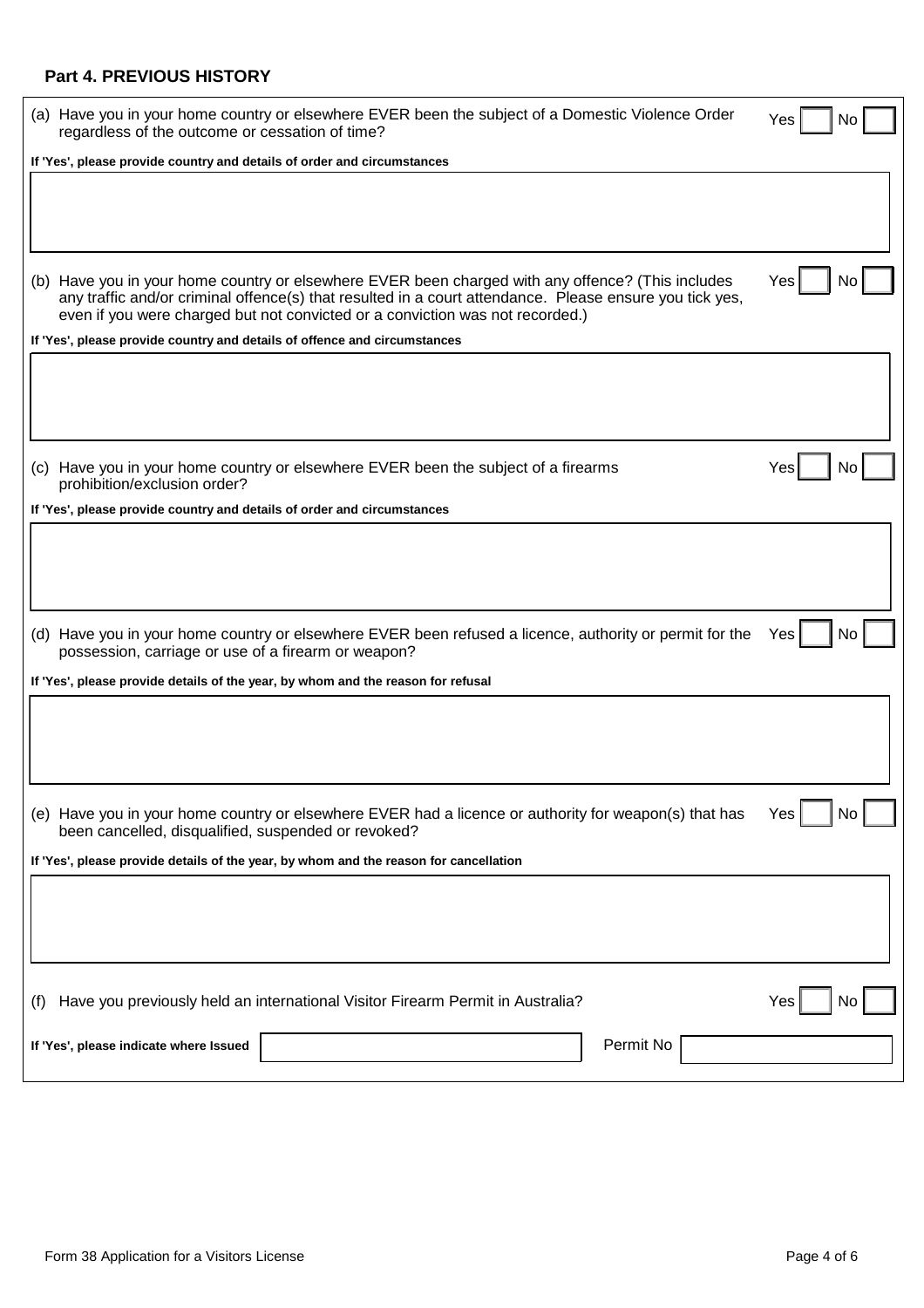# **Part 5. DECLARATION**

| I certify that the information I have given is true and correct in every detail AND I have attached the document(s)<br>relevant to this application. |                         |
|------------------------------------------------------------------------------------------------------------------------------------------------------|-------------------------|
| (Signature of Applicant)                                                                                                                             | (Month) (Year)<br>(Day) |
|                                                                                                                                                      |                         |
| (Signature of Witness)                                                                                                                               | (Name of Witness)       |

**If you intend to import ammunition, your information will be provided to the Explosives Inspectorate in order to obtain permission to import and the following declaration must be completed.**

## **Explosives Act Declaration**

**Declaration** I hereby make application and declare the information provided to be true and accurate to the best of my knowledge at this time. Should this application be successful, I agree to comply with the *Explosives Act 1999, Explosives Regulation 2003* and any conditions imposed.

### **I give my consent**

- for the Department of Natural Resources and Mines (DNRM), its employees and agents to seek a National Criminal History (NCH) check, national Domestic Violence Order (DVO) check and a Politically Motivated Violence (PMV) check of me through the Queensland Police Service (QPS).
- for my personal details to be forwarded to the Australian police services for the NCH and DVO check, and to the Australian Federal Police (AFP) and the Australian Security Intelligence Organisation (ASIO) for the purpose of conducting a PMV check.
- to the Australian police services including QPS to disclose criminal history information, including NCH, DVO, PMV and charges laid against me awaiting determination, to DNRM, its employees and agents.
- to the Chief Inspector of Explosives to conduct further appropriateness checks including NCH, DVO and PMV in accordance with Section 15 of the *Explosives Act 1999*.

### **I acknowledge that**

- it is an offence under Section 152 of the Explosives Regulation 2003 to provide false or misleading information in any application for an authority or renewal of an authority. Also pursuant to Section 23(a) of the *Explosives Act 1999*, an authority based on incorrect or misleading information may be cancelled.
- the disclosure of information will be subject to Commonwealth, State or Territory legislation where is applies, or the policy of the police service making disclosure, or both.

| (Signature of Applicant) |
|--------------------------|



### **Privacy Collection Statement**

The Queensland Police Service (QPS) is collecting your information for the purpose of processing your application for a Visitor's Licence. The information you provide may be disclosed to Explosives Inspectorate, Department of Natural Resources and Mines. The collection of this information is authorised by the Police Service Administration Act 1990 (Qld) and the Weapons Act 1990 (Qld). The information you provide will not be used or disclosed without your consent unless such use or disclosure is authorised or required by law, including the Police Service Administration Act 1990 (Qld), Weapons Act 1990 (Qld) and the Information Privacy Act 2009 (Qld). You have a right to access personal information that the QPS holds about you, subject to any exceptions in relevant legislation. If you wish to seek access to your personal information or inquire about the handling of your personal information, please contact the QPS Right to Information and Privacy by email at e-RTI@police.qld.gov.au or by telephone 07 3364 4666.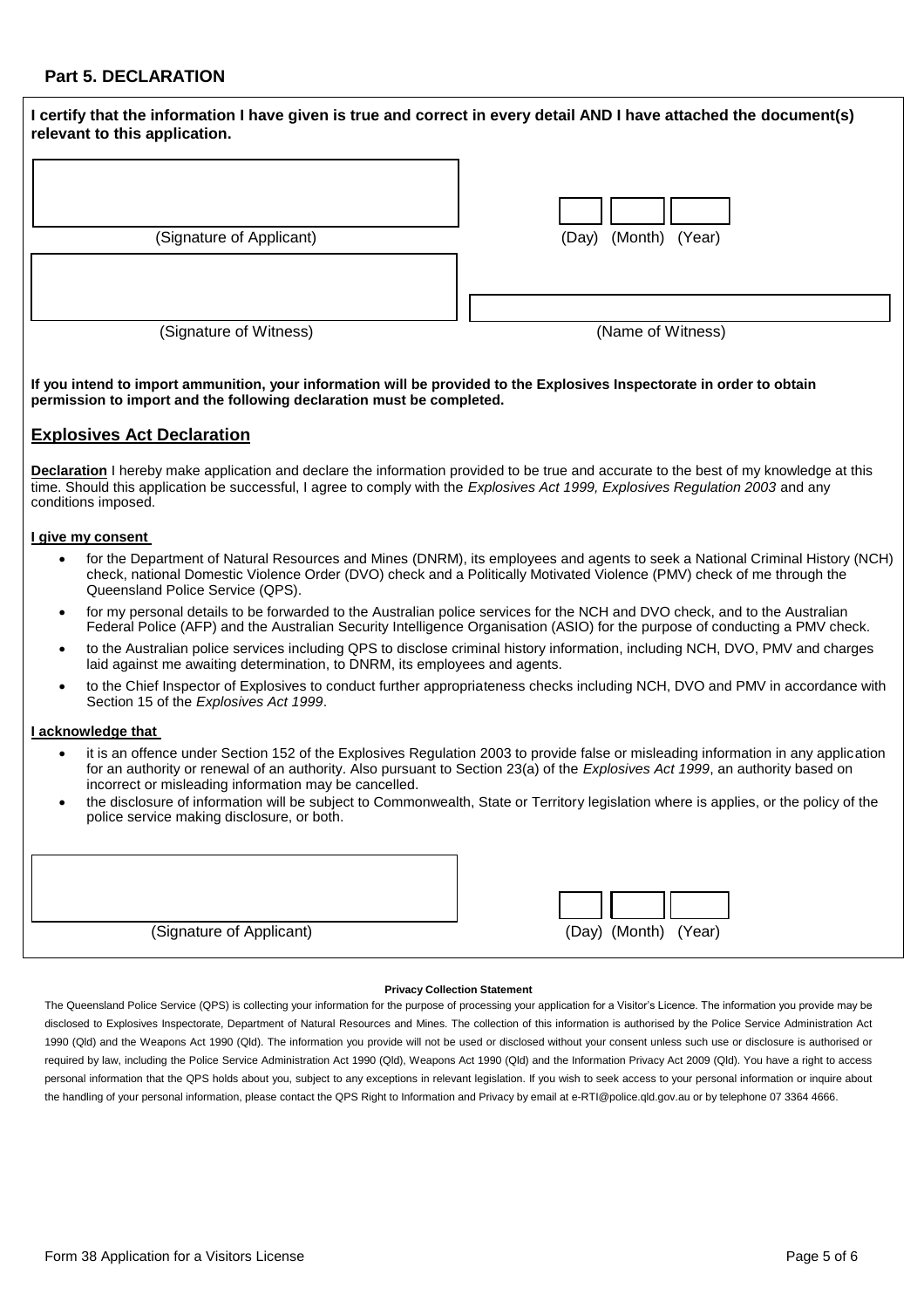# **Part 6. PAYMENT**

| This application must be accompanied by the fee(s) prescribed under a regulation. The fee(s) payable for a Visitor's Licence<br>are an application fee and a Visitor's Licence fee. An application is not deemed complete until payment of fees is<br>received. |  |  |  |  |  |  |
|-----------------------------------------------------------------------------------------------------------------------------------------------------------------------------------------------------------------------------------------------------------------|--|--|--|--|--|--|
| If you are an overseas resident visiting to participate in an internationally recognised shooting competition, you are<br>exempt from paying the application fee and are only required to pay the Visitor's Licence fee.                                        |  |  |  |  |  |  |
| Fees can be paid by the following methods only:                                                                                                                                                                                                                 |  |  |  |  |  |  |
| Enclose a Cheque or Money Order in Australian Dollars made out to the Queensland Police Service; or<br>Have a person in QLD pay the amount at their local police station and forward a copy of the receipt to Weapons<br>Licensing.                             |  |  |  |  |  |  |
| Please nominate your method of payment (select one)                                                                                                                                                                                                             |  |  |  |  |  |  |
| Cheque / Money Order (enclosed)                                                                                                                                                                                                                                 |  |  |  |  |  |  |
| <b>OR</b>                                                                                                                                                                                                                                                       |  |  |  |  |  |  |
| Queensland Individual                                                                                                                                                                                                                                           |  |  |  |  |  |  |
| <b>Family Name</b>                                                                                                                                                                                                                                              |  |  |  |  |  |  |
| Given Name(s)                                                                                                                                                                                                                                                   |  |  |  |  |  |  |
| Email address<br>Phone No                                                                                                                                                                                                                                       |  |  |  |  |  |  |
| <b>Part 7. POLICE CERTIFICATION AND CLEARANCE CERTIFICATE</b>                                                                                                                                                                                                   |  |  |  |  |  |  |
| POLICE CLEARANCE CERTIFICATE FROM COUNTRY OF RESIDENCE                                                                                                                                                                                                          |  |  |  |  |  |  |

## **THIS SECTION SHOULD BE COMPLETED BY APPLICANTS WHERE NO LICENCE OR PERMIT IS REQUIRED IN THE COUNTRY OF RESIDENCE.**

I certify that the person named in this application is lawfully entitled to carry,

(Full name of Police Member)

possess and use firearms in their country of residence where no Firearms Licence, Permit or Authority is required to be held. I also verify that the above applicant is a person who is suitable to possess, carry and use Firearms.

| (Signature of Police Member) | (Police Member Name and Rank) | (Day) (Month)<br>(Year) |
|------------------------------|-------------------------------|-------------------------|
| (Police Station)             | (Contact Phone No)            |                         |

| <b>Official Police Stamp</b> |  |  |  |  |
|------------------------------|--|--|--|--|
|                              |  |  |  |  |
|                              |  |  |  |  |
|                              |  |  |  |  |
|                              |  |  |  |  |
|                              |  |  |  |  |
|                              |  |  |  |  |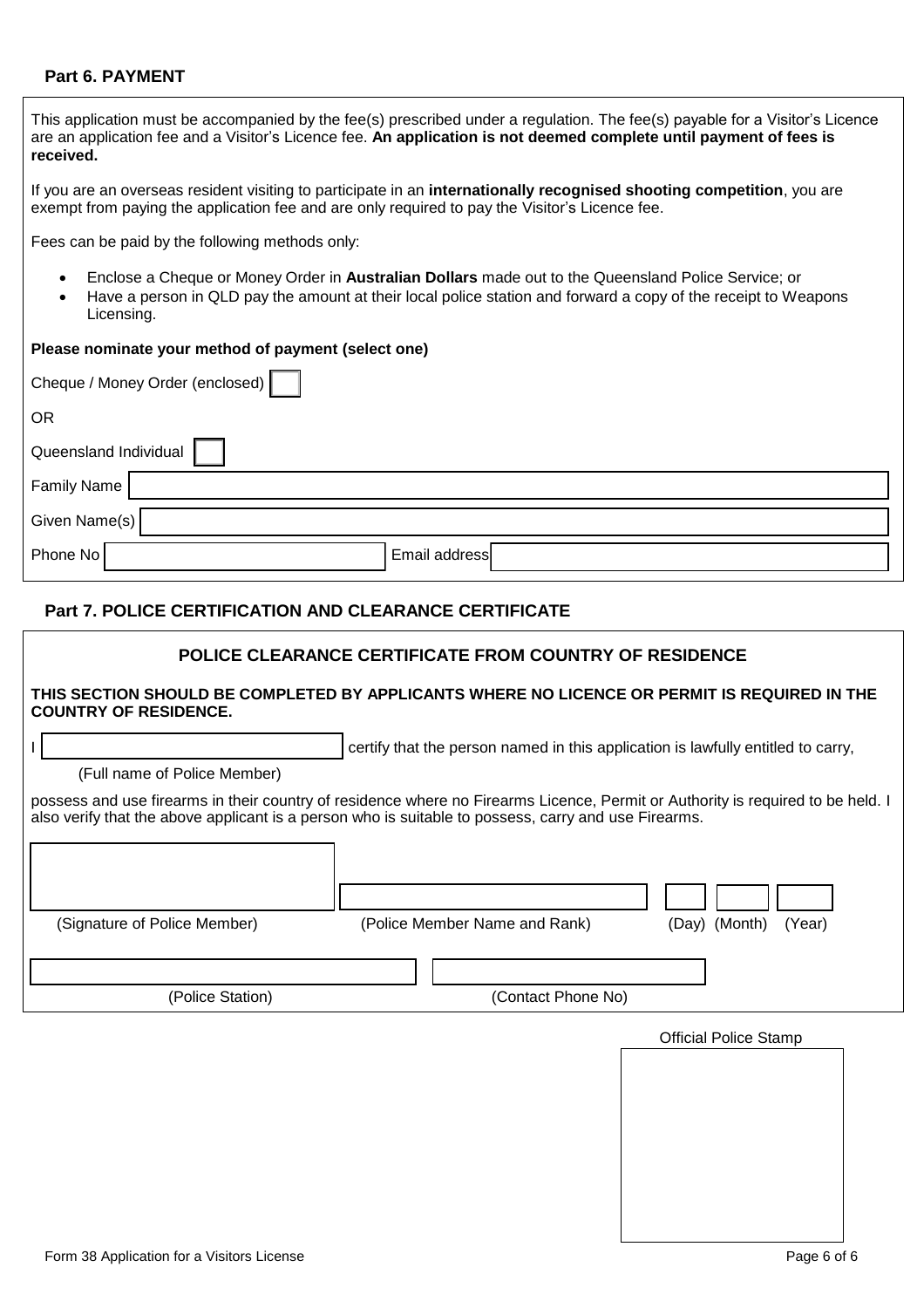# **QUEENSLAND POLICE SERVICE**



## **GUIDE TO FORM 38 APPLICATION FOR A VISITOR LICENCE**

*Weapons Act 1990* 



## **Is there a fee for a Visitors Licence Application?**

- Yes, a fee is payable at the time of application and is subject to the annual CPI increases. The current prescribed fee is available on the Weapons Licensing website at: [http://www.police.qld.gov.au/programs/weaponsLicensing/fees.htm.](http://www.police.qld.gov.au/programs/weaponsLicensing/fees.htm)
	- Fees can be paid by the following methods only:
		- Enclose a Cheque or Money Order in Australian Dollars made out to the Queensland Police Service; or
		- Have a person in QLD pay the amount at their local police station and forward a copy of the receipt to Weapons Licensing

## **How do I lodge my application?**

- Your application for a Visitors Licence can be lodged via post, email or fax and must be accompanied with the cheque, money order or receipt for payment from a Queensland Police Station.
- Your application will not be processed until confirmation of fees paid is received by Weapons Licensing. It is recommended that you keep a copy of your application for your records.
- Applications are to be forwarded at least 42 days prior to your intended arrival in Australia. This time period is required to ensure that all enquiries and statutory checks are completed and that the licence is forwarded prior to the visit. Should an urgent approval for a licence be required within the 28 day period, please contact Weapons Licensing directly.

## **When will my Visitors Licence Application be issued?**

As soon as practicable after all required documentation and confirmation of payment has been received.

## **Storage requirements for Firearms/Weapons**

Firearms must be kept **UNLOADED** other than when being used to shoot, except where the firearm is being used under a security licence (Guard), while the firearm is loaded for the purpose of repairs or the firearm is being used by a person doing an approved course of instruction under the supervision of a person holding a firearms licence (Instructor). Secure storage facility firearms must be stored unloaded in a locked container with the bolt removed or the action broken.

## **Interstate Visitors**

Section 32 of the *Weapons Act 1990* and section 19 of the *Weapons Regulations 2016* allows a person holding a licence issued by another Australian State to possess a weapon in Queensland if:

- They are participating in a shooting competition including training for a competition and receiving training in the use of category M crossbows; or
- They are shooting recreationally (hunting) on rural land only with the express consent of the owner; or
- They have an occupational requirement to shoot on rural land for a rural purpose.

Please contact Weapons Licensing directly if the reason you intend to visit Queensland is not covered by the above legislation.

# **ADDITIONAL REQUIREMENTS TO ACCOMPANY APPLICATION**

## **Overseas Visitors**

You are required to provide the following details to accurately assess your application:

- A copy of your passport;
	- A copy of your corresponding licence, permit or authority issued under the law of your home country or territory. Please note:
		- The licence, permit or authority must remain current for the duration of the visit to Queensland;
		- If no licence, permit or authority is required in your home country, Part 7 **must** be completed.
- Application for B709 Import Permit if intending to bring firearms, firearm parts or ammunition.

## **Sports and Target Shooting – Internationally Recognised Competition (Category A, B, H)**

You are required to provide the following details to accurately assess your application:

- A letter from the competition holder confirming participation, date of competition and the events participating in; or
- Competition entry form confirming date of competition and the events participating in.

## **Recreational Shooting on Rural Lands (hunting) (Category A, B)**

You are required to provide the following details to accurately assess your application:

- Completed Part 3 of Application for a Visitors Licence;
- Letter from the property owner or occupier giving permission to discharge a firearm on that property. The letter must include the property owner's full name and address and the applicant's full name, address and date of birth.

A Visitors Licence issued for the purpose of hunting will only be recognised within the State/Territory of issue. If you intend to hunt in another state, you will need to contact that State/Territory directly.